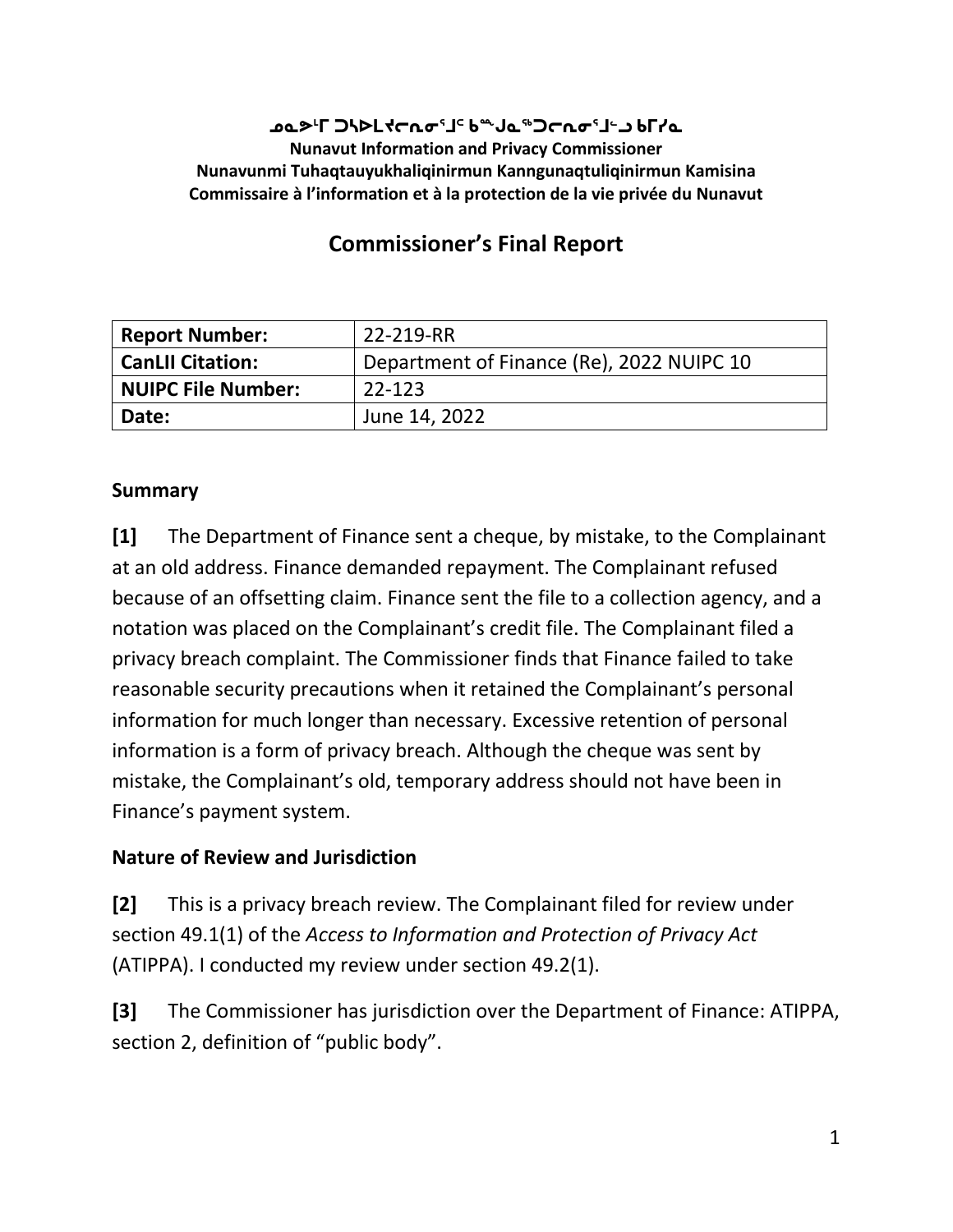#### **Issues**

**[4]** The issues in this review are:

- a. Did Finance make reasonable security arrangements with respect to personal information in its vendor payment system?
- b. In the circumstances of this case, did Finance breach the Complainant's privacy?

#### **Facts**

**[5]** In 2009, while resident in Nunavut, the Complainant registered for a training course to be delivered in Toronto. They were eligible for reimbursement by the Government of Nunavut for certain course-related expenses.

**[6]** For purposes of reimbursement, the Complainant gave an address in Toronto where they would be staying during the course. The home belonged to a relative of the Complainant. For the Complainant, this was a temporary address.

**[7]** After several delays stretching from 2009 into 2010, the course was cancelled. The Complainant filed a claim for reimbursement of expenses they had incurred. The Complainant was not reimbursed. Eventually, the Complainant gave up on the expense claim. The Complainant moved away from Nunavut.

**[8]** In 2020, a cheque from the Government of Nunavut, made out to the Complainant, arrived at the Toronto address that had been given by the Complainant back in 2009. The home was still occupied by the Complainant's relative. The cheque eventually made its way to the Complainant.

**[9]** There was no explanation what the cheque was for. The amount of the cheque, a little under one thousand dollars, was in the range of what the Complainant believed they were owed for the training-course expenses. The Complainant had given the Toronto address solely for purpose of reimbursement of those expenses. The Complainant concluded the cheque must have been on account of those expenses. The Complainant deposited the cheque.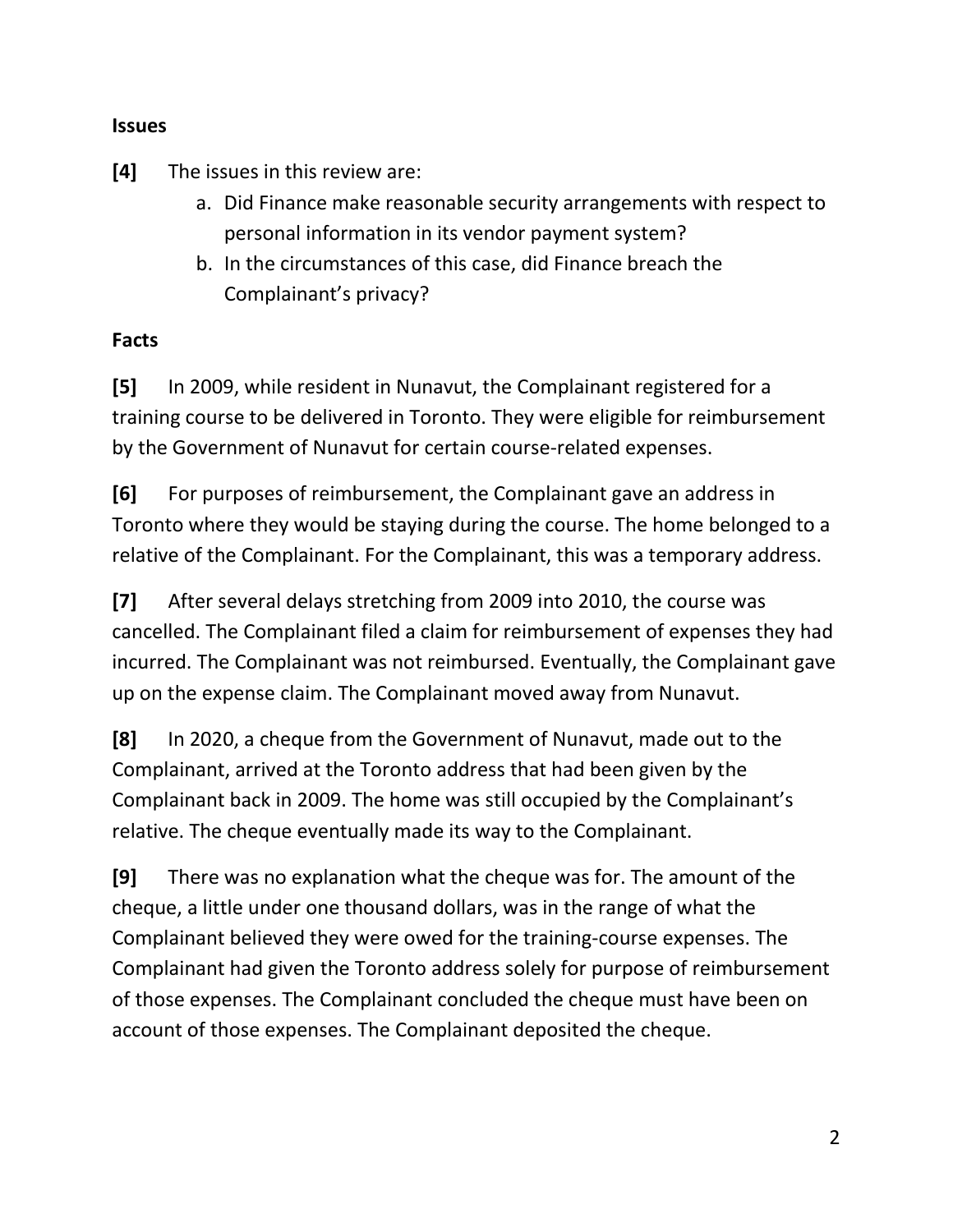**[10]** In mid-August 2021, the Complainant learned that the GN was seeking reimbursement for the cheque. It appears that Finance had sent demand letters to the same Toronto address, but the Complainant did not immediately become aware of them.

**[11]** There was eventually direct communication between Finance and the Complainant. Finance's position was that the cheque had been sent to the Complainant in error. Finance therefore demanded repayment. The Complainant refused repayment, on the grounds that Finance's claim was offset by the Complainant's training-course expense claim. Finance refused to consider the offset and insisted that the full amount of the mistaken cheque be repaid.

**[12]** The Complainant says that, during a phone call with a Finance employee, the Complainant gave their current contact information and stated that the Toronto address was not the right address. Nevertheless, mail related to the debt dispute continued to be sent to the Toronto address.

**[13]** Because the Complainant was refusing repayment, Finance sent the file to a collection agency. It appears that the collection agency was given the Toronto address from 2009, because the collection agency sent letters and made calls to that address. This was stressful for the Complainant's relative who lived there.

**[14]** An entry was also made, either by Finance or by the collection agency, with one or more credit rating agencies, noting that the Complainant had an unpaid debt. The Complainant states that this entry negatively impacted some specific applications for credit, causing stress and financial hardship for the Complainant.

**[15]** Eventually, the Complainant repaid the amount claimed by the GN.

**[16]** On April 15, 2022, the Complainant filed a privacy breach complaint with this office. I requested further information, which the Complainant supplied. On April 20, 2022, I wrote to the deputy minister of Finance, advising him of the complaint and asking for more information.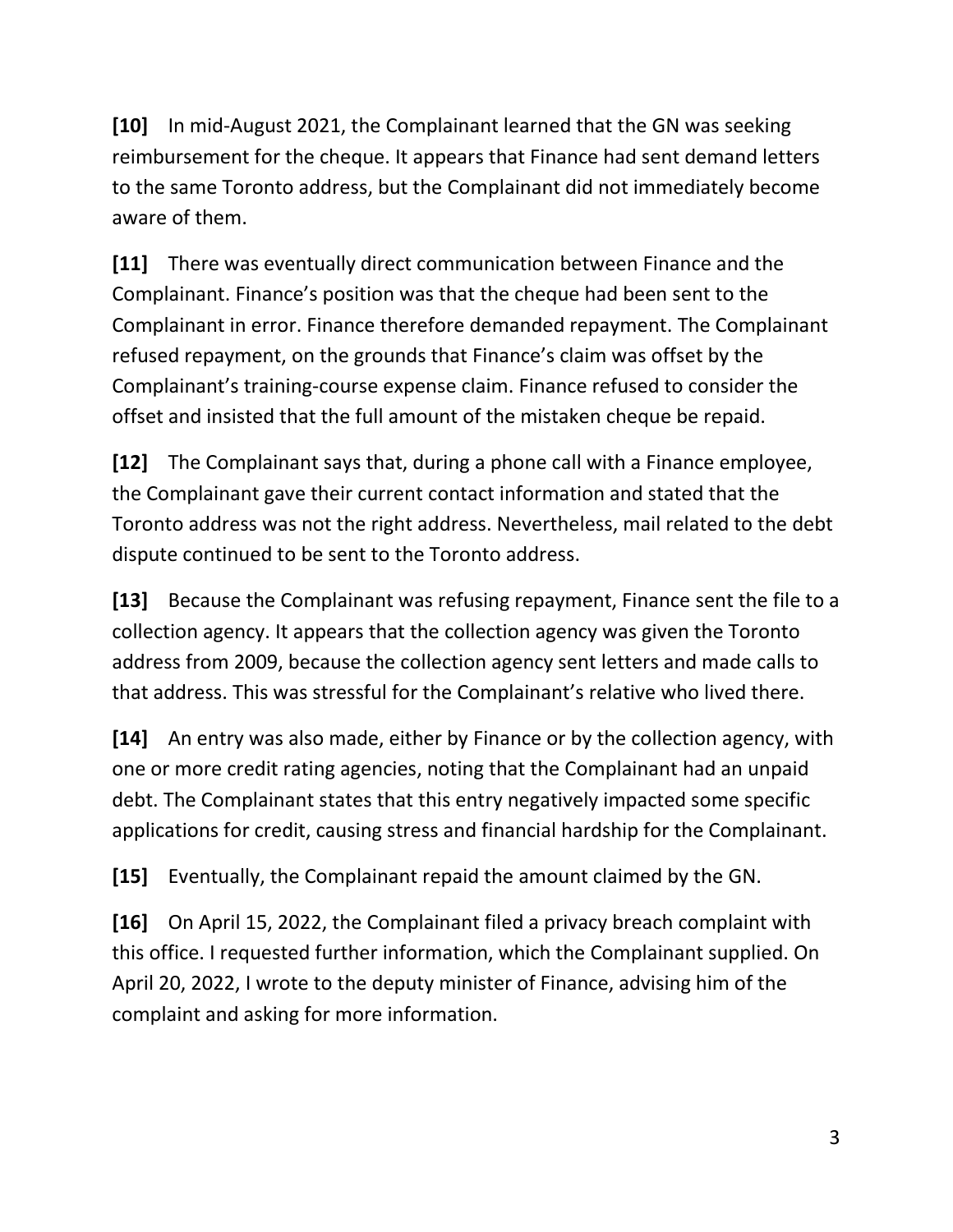**[17]** On May 10, 2022, the deputy minister replied. In response to the question of why the erroneous payment was made, the deputy minister acknowledged "an accumulation of factors":

- a. Finance intended to make payment to an individual whose ninecharacter "vendor code" was one character different from the Complainant's vendor code. The code was entered incorrectly.
- b. "Multiple reviews" should have caught the coding error, but did not.
- c. When Finance moved to new databases in 2018-19, the Complainant's data should have been "purged". It was not. The deputy minister attributes this oversight to "vacancy and capacity issues at the manager level within the Financial Controls Division".

**[18]** The deputy minister's letter stated, "The Department has reached out to the Collection Agency to have this file removed from the complainant's record".

**[19]** I sent to the Complainant a copy of the deputy minister's letter. On May 27, 2022, I received a reply submission from the Complainant.

### **Law**

**[20]** Part 2 of the ATIPPA deals with protection of privacy. The protection of privacy has three components:

- a. A public body can collect personal information only if authorized by law (sections 40-41).
- b. A public body can use personal information only for the purposes authorized by law (sections 43 and 44).
- c. A public body can disclose personal information only in the circumstances authorized by law (sections 47-49).

**[21]** There is also, in section 42, a general duty to make reasonable security arrangements: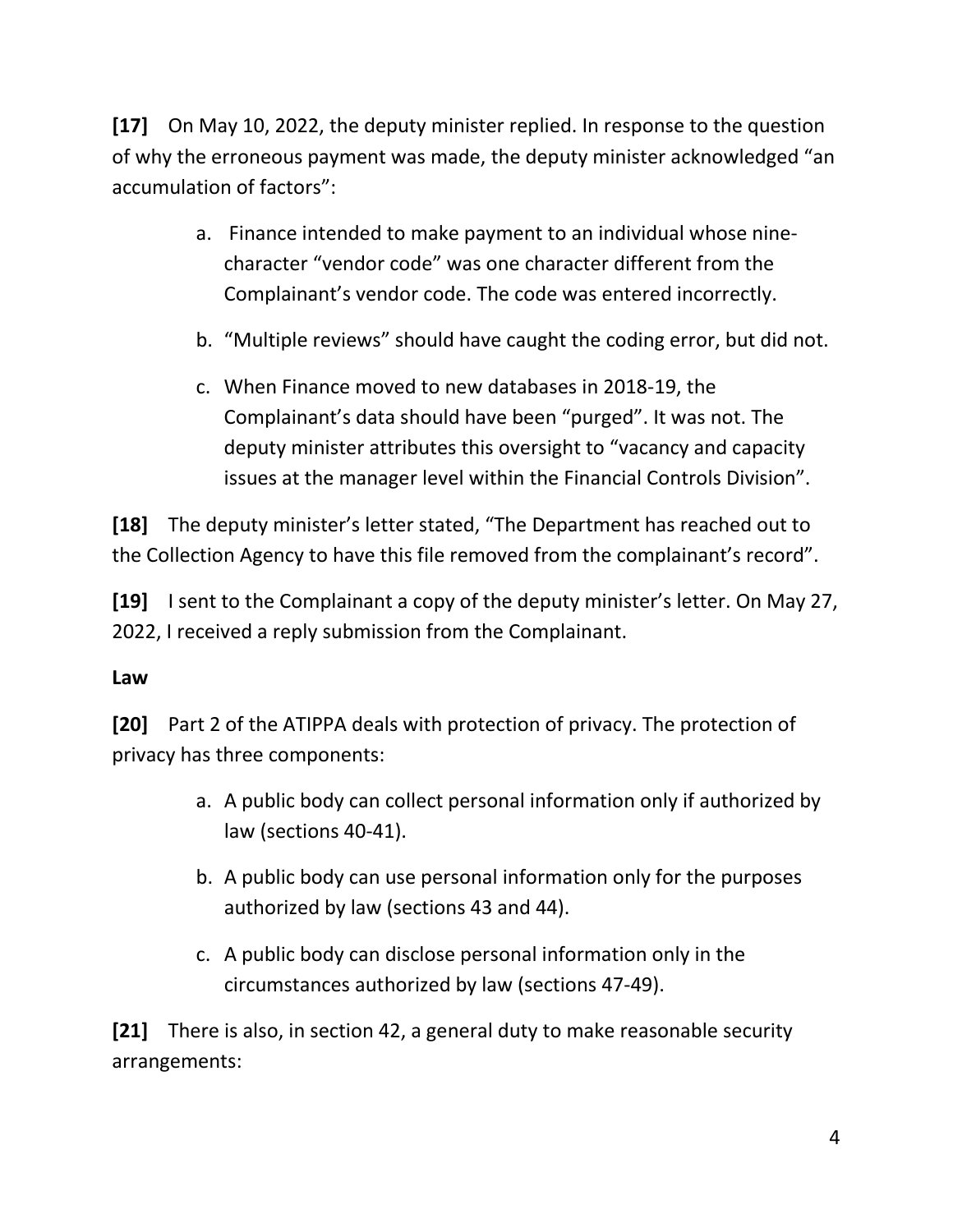42. The head of a public body shall protect personal information by making reasonable security arrangements against such risks as unauthorized access, collection, use, disclosure or disposal.

**[22]** Section 45 of the ATIPPA gives citizens a right to correction of personal information held by a public body:

> 45. (1) An individual who believes there is an error or omission in his or her personal information may request the head of the public body that has the information in its custody or under its control to correct the information.

## **Analysis**

**[23]** The Complainant believes they have been abused by Finance's maladministration. They say that Finance has violated the territorial *Financial Administration Act*, the GN Financial Administration Manual, and the federal *Personal Information Protection and Electronic Documents Act* (PIPEDA), in addition to the ATIPPA.

**[24]** Unfortunately, most of the case – the original debt, the validity of the claimed offset, the referral to the collection agency, the notation on the Complainant's credit file, and generally the way that Finance handled the file – are outside my statutory jurisdiction.

**[25]** On the debt and offset issue, the Complainant may have had a remedy in the Small Claims Court of Ontario or Nunavut. On the collection agencies issue, the Complainant may have had a remedy under the Ontario law governing collection agencies. On the credit rating issue, the Complainant may have had a remedy under the Ontario consumer protection law.

**[26]** I am not suggesting that these other processes would have been easy or convenient for the Complainant, especially for the relatively small debt claimed by the GN. I mention these other dispute-resolution processes only to underline that my statutory authority, derived solely from the Nunavut ATIPPA, covers only a fraction of the case. No matter what I decide, the Complainant will be left with the core of their complaint unaddressed.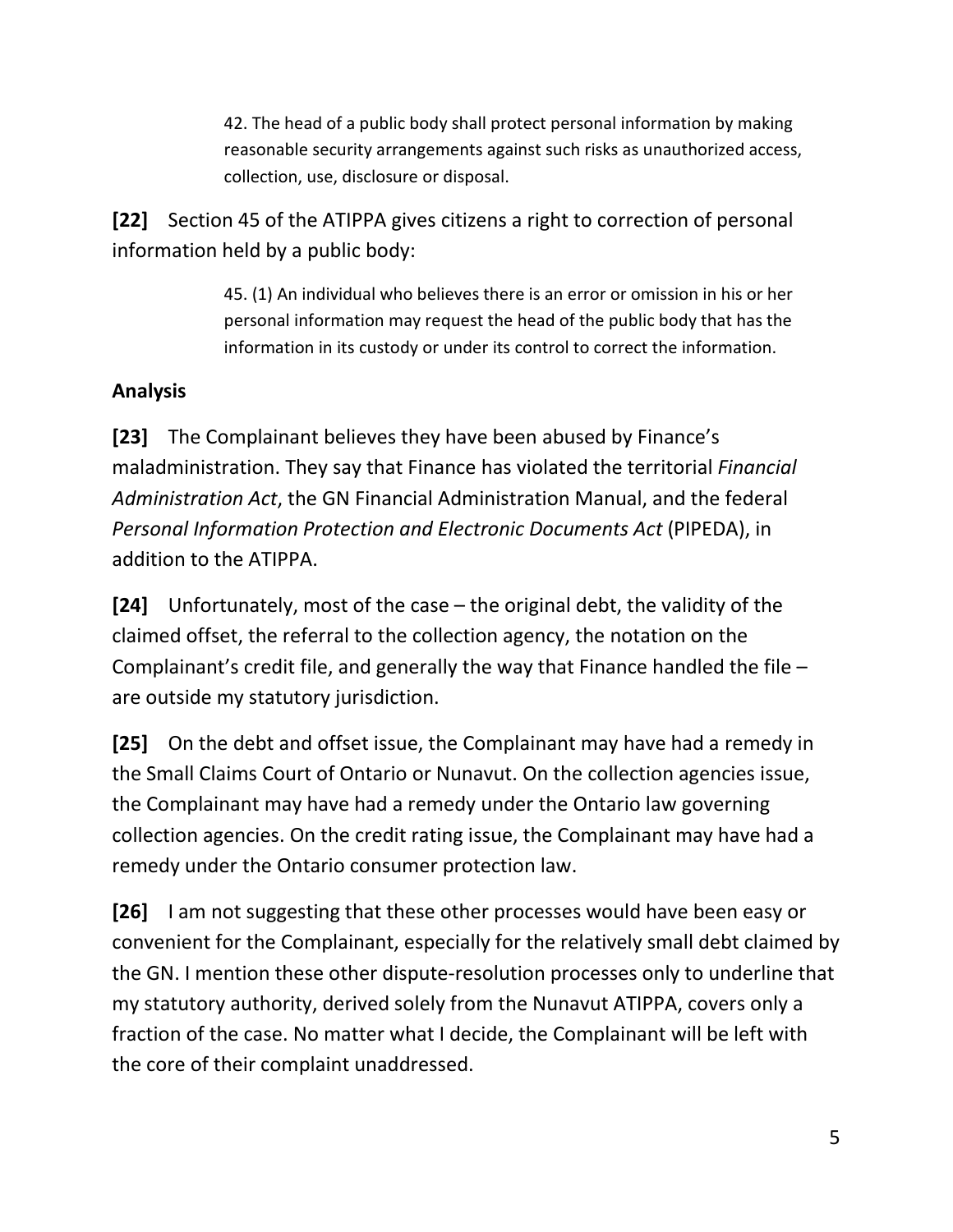**[27]** This would be a perfect case for an Ombudsman, but there is no Ombudsman in Nunavut. An Ombudsman's role is to investigate cases of government maladministration. I note in passing that some Canadian jurisdictions, including Yukon and Manitoba, combine the roles of Ombudsman and Information and Privacy Commissioner.

## *Was there a breach of privacy at all?*

**[28]** The Complainant filed a privacy breach complaint, and referred to "the data breach". But I could make out what exactly "the data breach" was supposed to be. At first, it was not clear to me that the case can or should be analyzed as a privacy breach.

**[29]** Certainly there was a mistake in issuing the cheque – Finance admits as much – but a mistake is not in itself a breach of privacy. In some narrow sense, every mistake is an "unauthorized use" of personal information, but it is not reasonable, in my view, to interpret the privacy provisions of the ATIPPA as covering every file-processing error by a public body. Usually a mistake can and should be corrected through the public body's dispute-resolution processes. The ATIPPA is not intended to be, and cannot become, a portal through which any government mistake can be reviewed.

**[30]** The way Finance went about attempting to recover the mistaken payment – the demand letters, the referral to a collection agency, the notation on the credit file – were routine business for the GN. All were authorized under section 48(a), (c) and (d)(i) of the ATIPPA. The Complainant acknowledges that referral of a debt to a collection agency is an authorized purpose. On this point there is a recent decision from my counterpart in Saskatchewan, applying similar statutory wording: *Saskatchewan (Justice and Attorney General) (Re)*, 2022 CanLII 37557 (SK IPC).

**[31]** On reflection, however, I believe that the case can indeed be analyzed as a privacy breach, under section 42.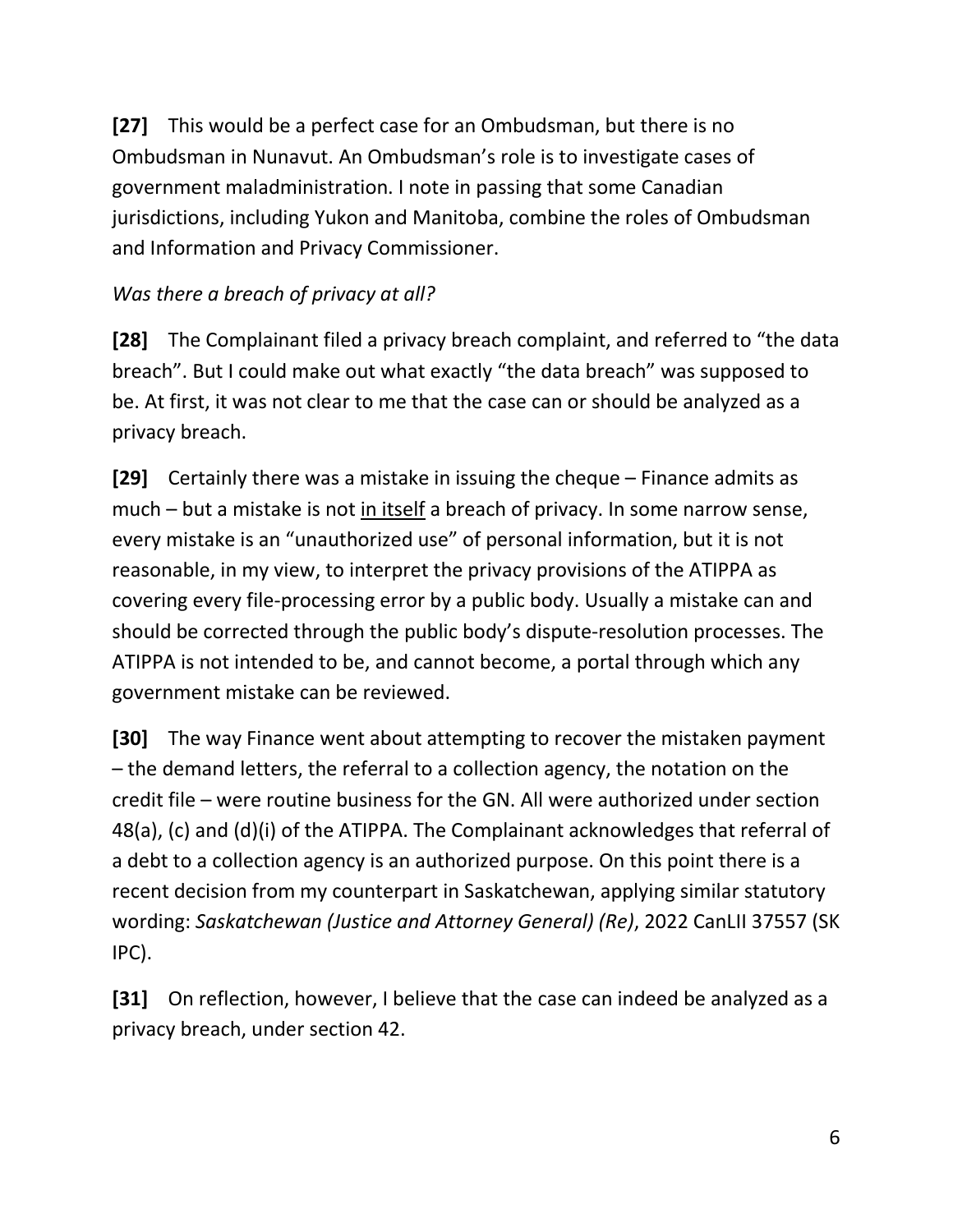### *Section 42*

**[32]** As noted in the Law section above, section 42 imposes a general duty on a public body to make reasonable security arrangements:

> 42. The head of a public body shall protect personal information by making reasonable security arrangements against such risks as unauthorized access, collection, use, disclosure or disposal.

**[33]** In all previous cases I could find, section 42 came into play when personal information was lost or stolen or was otherwise insecure: see, for example, *Department of Health (Re)*, 2020 NUIPC 14 (CanLII); *Department of Health (Re)*, 2020 NUIPC 5 (CanLII); *Department of Health (Re)*, 2020 NUIPC 19 (CanLII); *Nunavut Legal Services Board (Re)*, 2020 NUIPC 2 (CanLII); *Review Report 19-154 (Re)*, 2019 NUIPC 7 (CanLII).

**[34]** But that is not what happened in this case. The Complainant's temporary Toronto address was not lost or stolen. Someone in Finance simply mistyped a vendor code, and nobody caught the error.

**[35]** Is section 42 broad enough to cover the facts of this case? I can find no Nunavut precedent for section 42 being used in this way. I am left, then, with a careful reading of the statutory language, in keeping with the rule of statutory interpretation set in the Legislation Act:

> 16. (1) The words of an Act and regulations authorized under an Act are to be read in their entire context, and in their grammatical and ordinary sense, harmoniously with the scheme of the Act, the object of the Act and the intention of the Legislature.

**[36]** The phrase "such risks as" in section 42 implies that the list of risks is openended. In other words: the list of risks is not limited to access, collection, use, disclosure, or disposal. In my view, unnecessary retention creates risks similar to the risks created by unauthorized access, collection, use, disclosure, or disposal.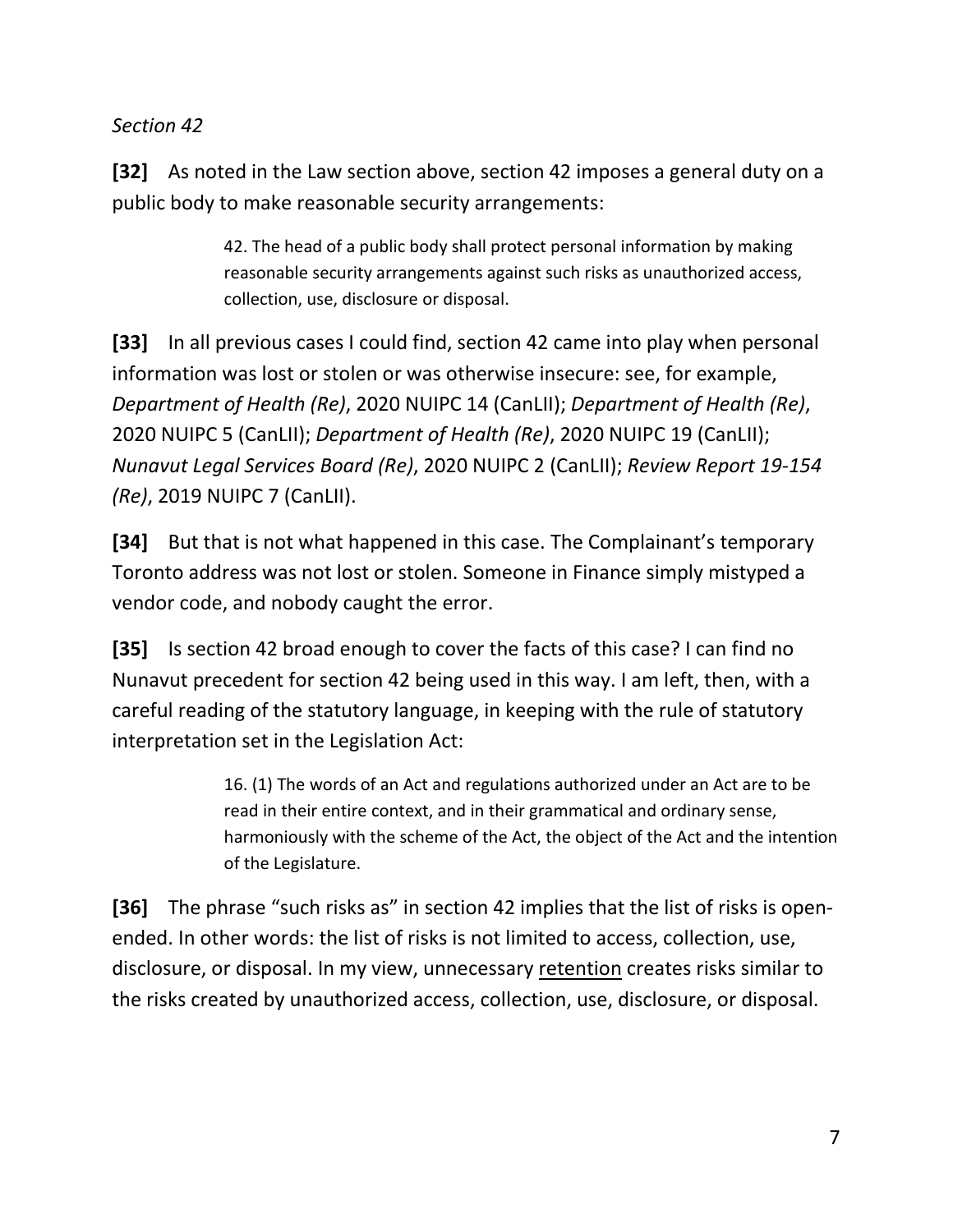**[37]** I conclude, then, that the timely disposal of personal information is part of "reasonable security arrangements". When personal information is properly disposed of, it is no longer available to be lost or stolen – or, as in this case, used by mistake.

**[38]** There may be some question about exactly when personal information is old enough to be deleted or archived. Section 44(b) of the ATIPPA suggests a public body must keep personal information used in decision-making for at least one year. I am prepared to accept that Finance could hold on to the information for a reasonable period after closure of the expense file. There may be operational, audit, or other accountability requirements to retain the information for a reasonable period. Finance also needs to comply with the *Archives Act* and any applicable GN records retention policy.

**[39]** But in this case, Finance kept the Complainant's personal information on file long after it had served its purpose. Finance properly collected the Complainant's personal information in 2009. They needed it to pay an anticipated expense claim. As it turned out, the Complainant's expense claim was never paid. We do not know why. Regardless, the purpose for which the Complainant had given their personal information to the GN was completed in 2010.

**[40]** Whatever a "reasonable" period might be for holding on to the Complainant's personal information, Finance far exceeded it in this case. The Toronto address thereafter sat in Finance's payment system, like a ticking time bomb. It took ten years to go off. It may have gone off by accident, but the resulting chain of events caused stress and financial harm to the Complainant.

**[41]** The key finding in this case is that, after then years, there was no good reason for that Toronto address to still be in Finance's vendor payment system.

**[42]** The deputy minister's letter of May 10, 2022, is refreshingly candid about the reasons why the error occurred. Someone entered the wrong digit in a vendor code. The "multiple" processes intended to catch coding errors did not catch this one. The deputy minister also acknowledges that the Toronto address should have been purged by 2018-19 at the latest, but was not, due to "vacancy and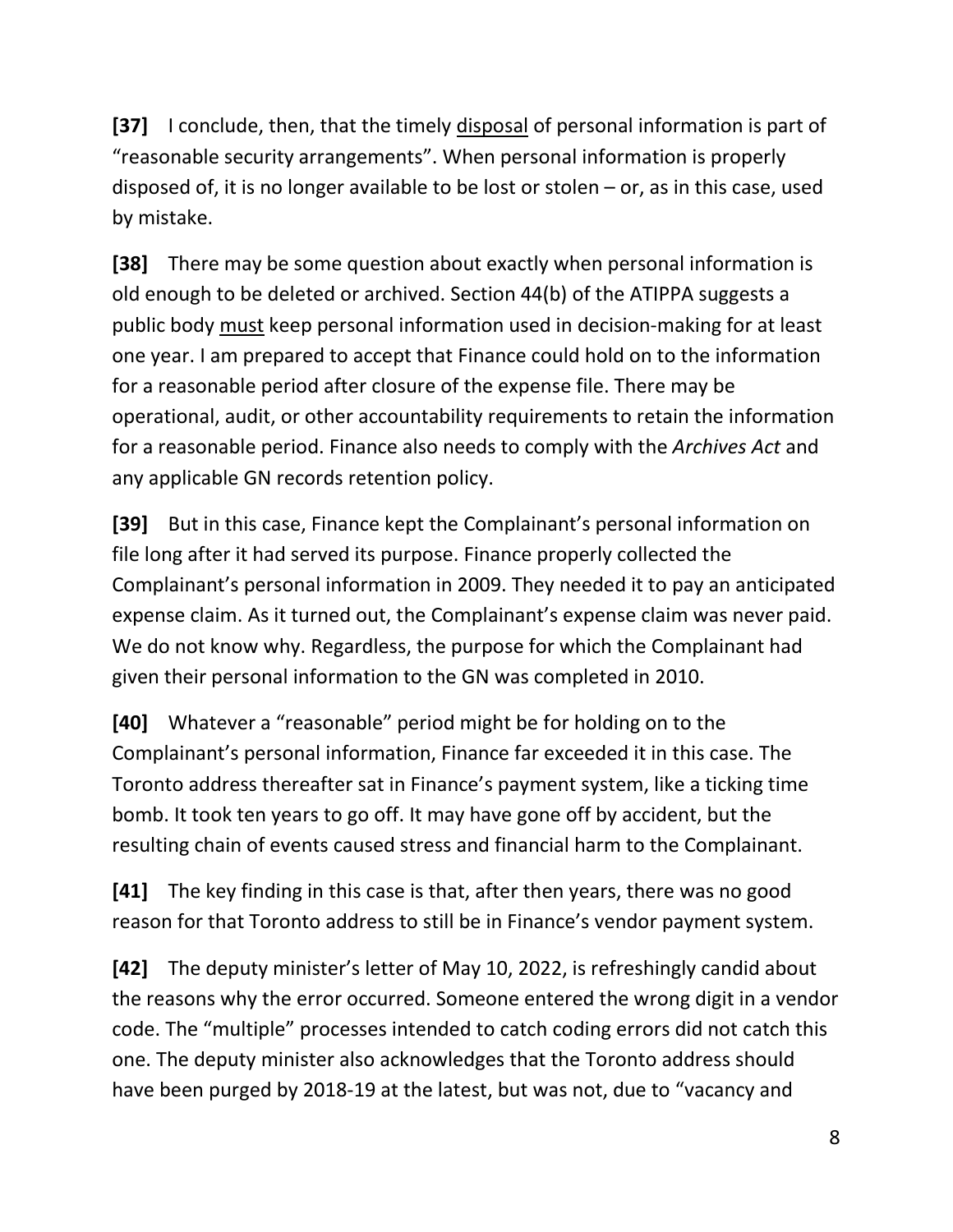capacity issues". The roots of the problem, then, are deeper than the slip of a finger on a keyboard.

## *Correction of personal information*

**[43]** The ATIPPA also includes a right to the correction of personal information:

45. (1) An individual who believes there is an error or omission in his or her personal information may request the head of the public body that has the information in its custody or under its control to correct the information.

**[44]** Although neither the Complainant nor Finance has referred to section 45, part of the Complainant's grievance involves Finance's failure to use consistently the current contact information supplied to them by the Complainant. In my view, it is useful to consider the case through the lens of section 45.

**[45]** When Finance first passed the file to the collection agency, they may have been unaware of the Complainant's current contact information. The cheque was cashed, so Finance could reasonably assume that the Toronto address was valid. However, at some point the Complainant did give Finance their current contact information and told Finance that the Toronto address was incorrect. Nevertheless, says the Complainant, the collection agency continued to contact the Toronto address.

**[46]** There is another recent Review Report on a privacy complaint in which the root problem was Finance's failure to send a tax document to the right address: *Department of Finance (Re),* 2021 NUIPC 3 (CanLII) at paragraph 51. It appears that Finance needs to do better in gathering correct address information and, especially, discarding incorrect address information.

## **Conclusion**

**[47]** Finance did not make reasonable security arrangements to ensure that personal information in its vendor payment system was, after a reasonable period, archived or deleted.